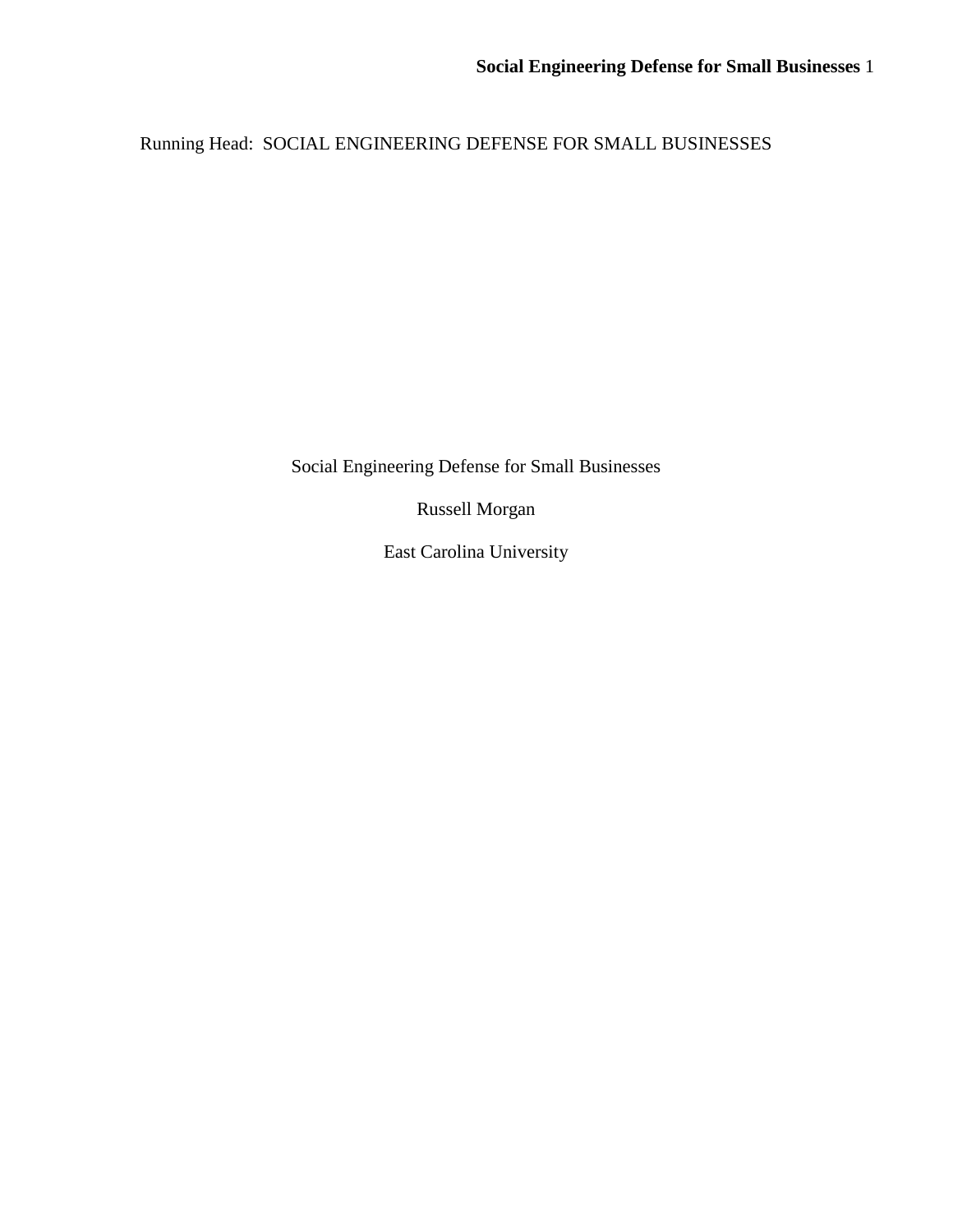# Abstract

Social Engineering is one of the more effective methods of compromising a company's information security. It is also one of the hardest methods to defend against. Electronic attacks can often be thwarted with technology, but social engineering attacks use human nature to bypass electronic security measures. Because social engineering exploits human nature it is one of the most dangerous threats that companies face.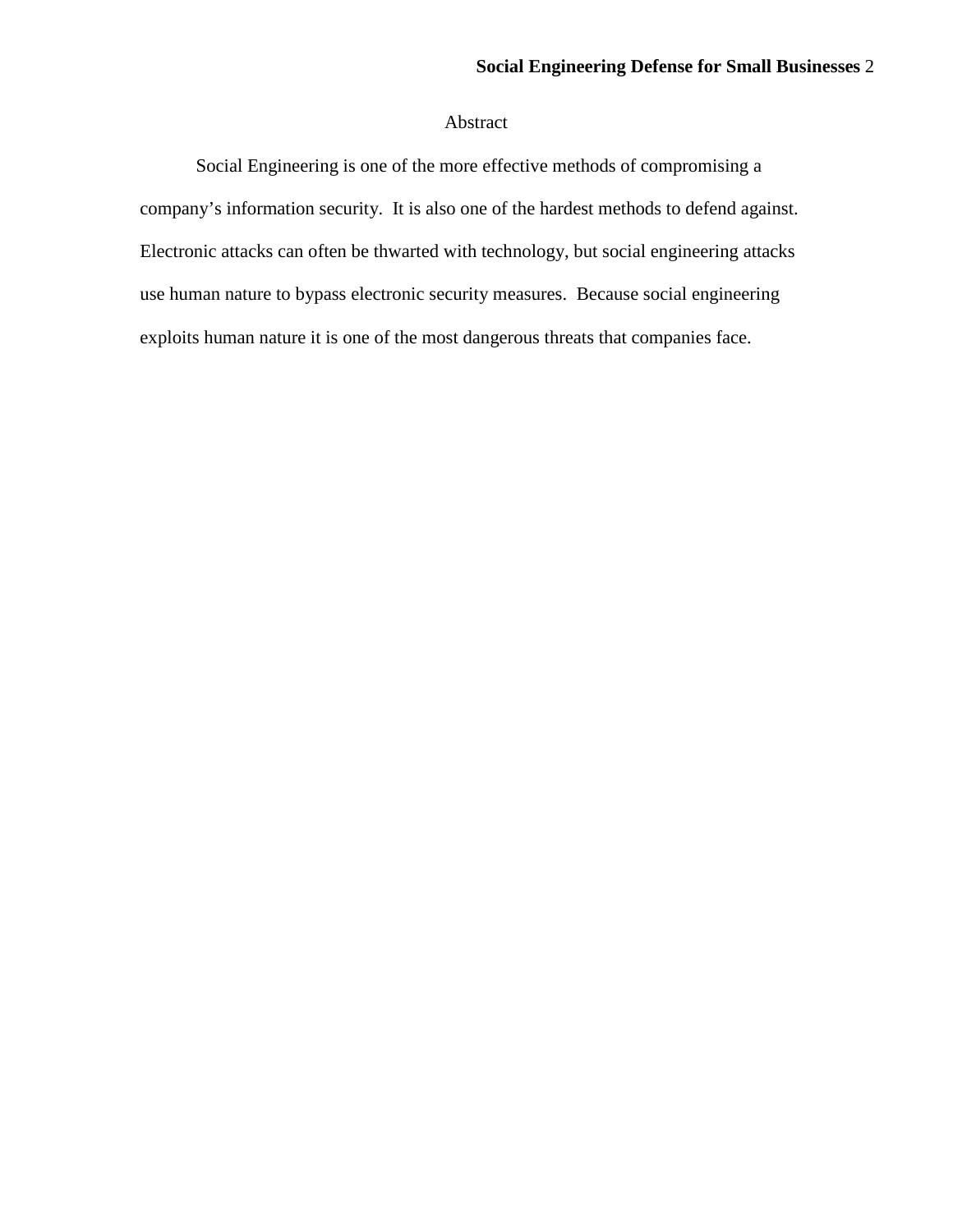### Social Engineering Overview

In order to defend against social engineering attacks it is necessary to understand what social engineering is and why it is so successful. There are many definitions for social engineering. Among them are: "Social engineering is a term that describes a nontechnical kind of intrusion that relies heavily on human interaction and often involves tricking other people to break normal security procedures" (Searchsecurity.com) and "Social engineering is the practice of obtaining confidential information by manipulation of legitimate users." (Wikipedia) One of the primary methods of manipulation is to ask the victim for help with a task. This is not a new tactic, nor is it confined to the information technology sector.

Social engineering is an evolution of what was previously known as a con game. (Dubin 2002) Confidence men, also known as con men or grifters, have been around for years. These people are masters at manipulating others, usually for financial gain. There are endless stories about con men and many have been portrayed in movies. One of the most well known con men was the subject of a major Hollywood movie starring Leonardo DiCaprio as Frank Abagnale. Abagnale began his career as a con man committing bank fraud during the 1960s. He moved from bank fraud to impersonation. Over time, he was successfully able to impersonate airline pilots, doctors and lawyers. He was eventually caught and served a prison sentence. After his release, he worked for the government for a short time, then he opened a consulting firm that helps businesses fight financial fraud. The fact that Abagnale could con his way into such professions as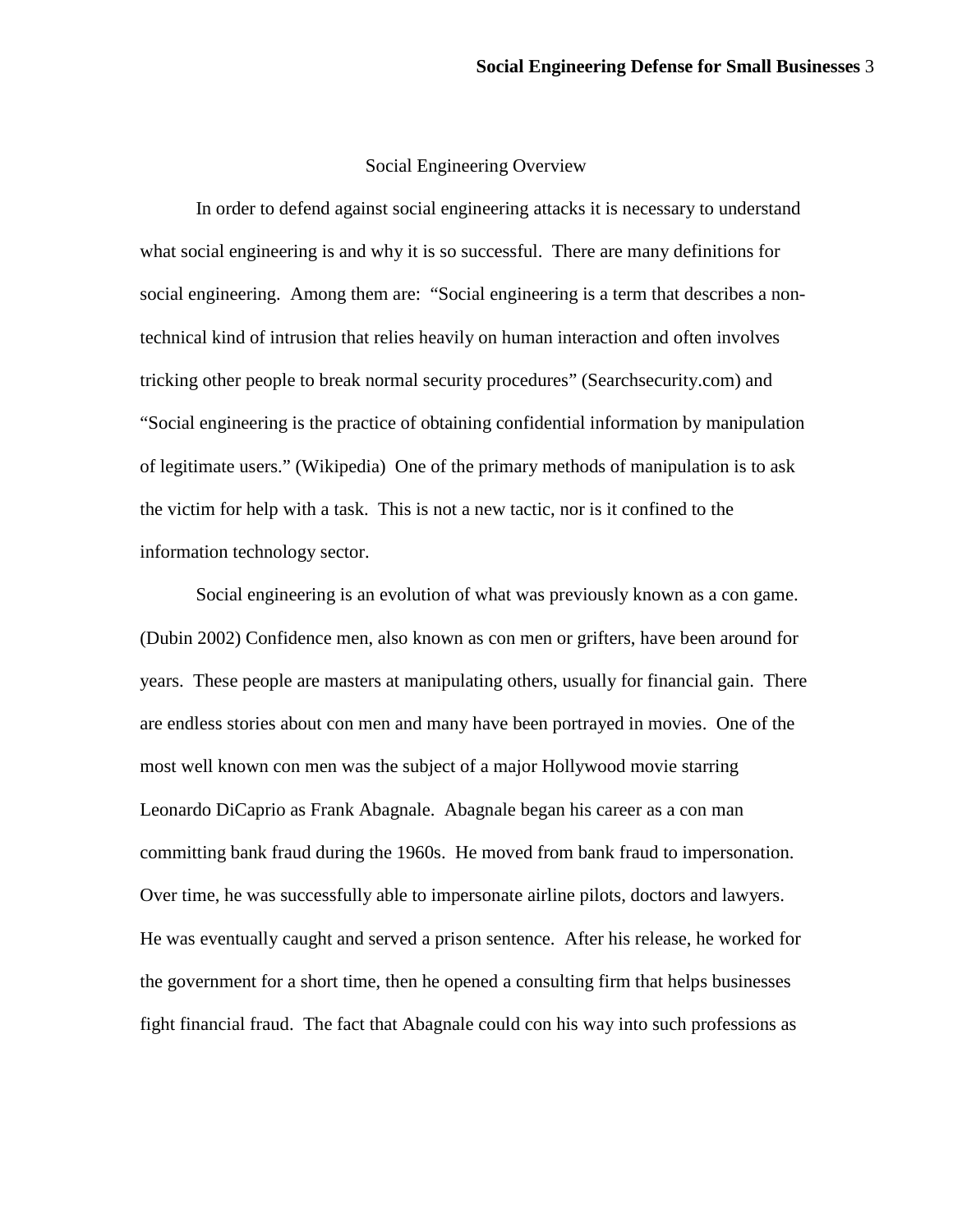airline pilot and doctor shows not only how good he was at the con game it also showed how effective a skilled con artist can be. (Wikipedia)

As technology evolved in the 1960s, 1970s and 1980s con men did as well. Con men came to be known as social engineers and one of their first major targets was the phone systems of corporations. Using what is known as phone phreaking social engineers were able to get free long distance calls that were charged to unknowing companies. Other successful scams involved letters that arrived via fax saying they were from a foreigner that needed financial help. These scams were elaborate and usually involved the foreign entity claiming to be in possession of or able to access a large amount of money. He would give the victim part of the money in exchange for help moving it out of the the country. All he needed was some seed money and a bank account number. These scams were so rampant they came to be known as the Nigeria 4- 1-9 scam after the section of Nigerian law they violated. (Wikipedia)

As computer networks became common in the 1980s and 1990s, social engineers turned their attention away from phone and fax systems and towards these new powerful networks. The downside to early networks for social engineers was that they often had to get into the company physically to access them. This increased the chance of being caught. With the explosive growth of the Internet in the 1990s a whole new avenue of attack was made available to the social engineering community. Most companies quickly joined the Internet revolution thus connecting them to potential customers as well as potential hackers. This allowed attacks against many more businesses and made it much easier to avoid being caught. One of the most famous or infamous hackers was actually more of a social engineer than a technical hacker. Kevin Mitnick used social engineering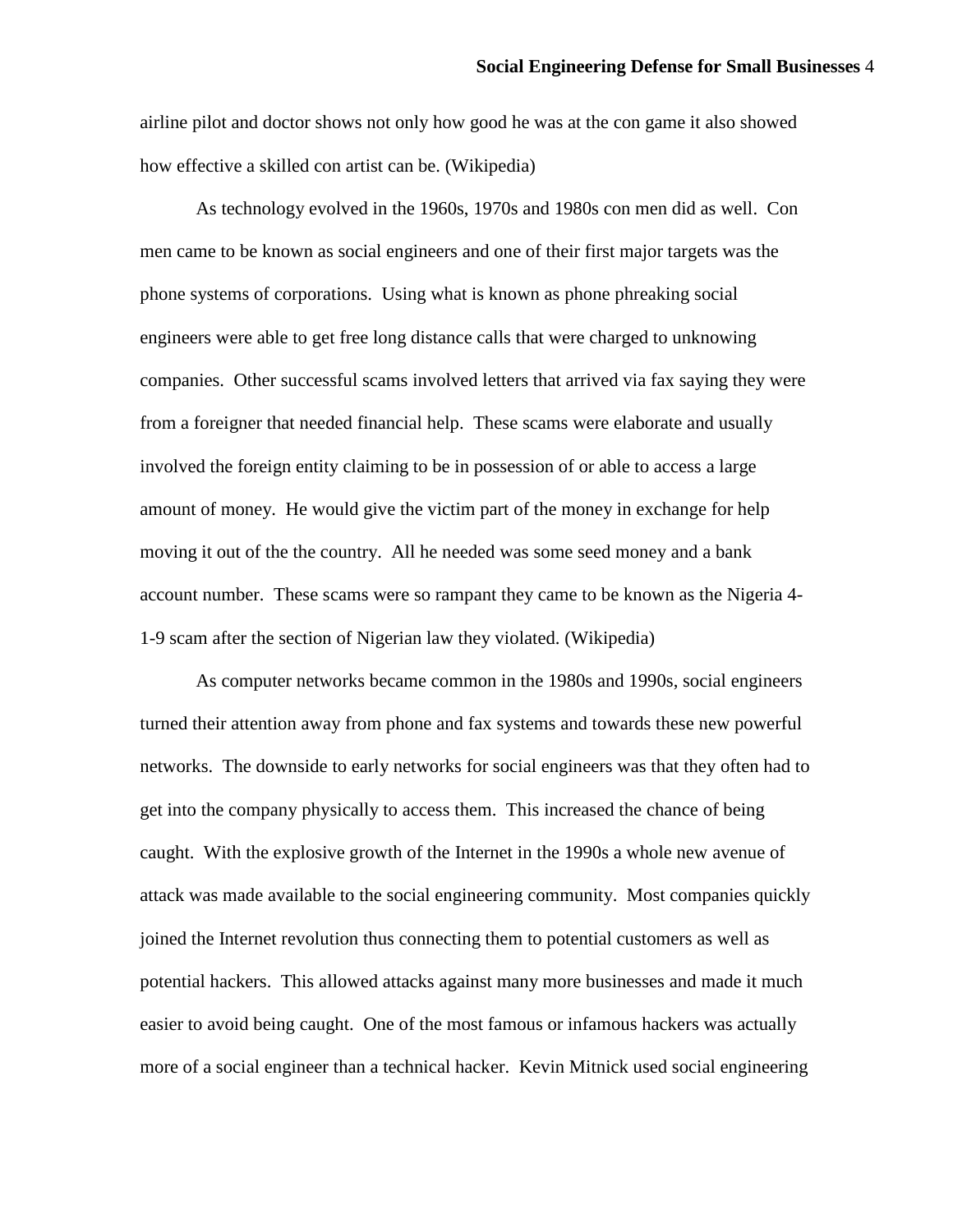methods to infiltrate several large companies such as Motorola and Sun Microsystems. He was eventually caught and served time in prison for his actions. Mitnick is now a reformed hacker and is running a security company and writing books offering help to protect against social engineering attacks. (Wikipedia)

Kevin Mitnick attributes the success of social engineering attacks to the fact that people are generally trusting. (Mitnick, Simon 2002) Because of this it is easy to see why people are the biggest weakness in an organization's security not their technological systems. (Granger 2006) If presented with the proper question or situation a low level help desk employee or security guard can compromise the best technical security on the planet.

#### Social Engineering Threats to Small Businesses

There are many different methods a social engineer can employ to gain access to your company's data. These are commonly divided into two categories; human based attacks and computer based attacks. Human based attacks rely on personal relationships while computer based attacks rely on technology to trick an individual into supplying the information. (Allen 2001) Among the various human based attacks are impersonation of various individuals either offering or needing help, dumpster diving and reverse social engineering. Most technological attacks today come from the Internet, but other methods exist as well.

A receptionist can be a very weak link in a company's security even if he or she has little technological access to company information. This is because they are the prime target for an attacker calling into the company. Sometimes a simple question to the receptionist will result in the exact piece of information the attacker needs, such as a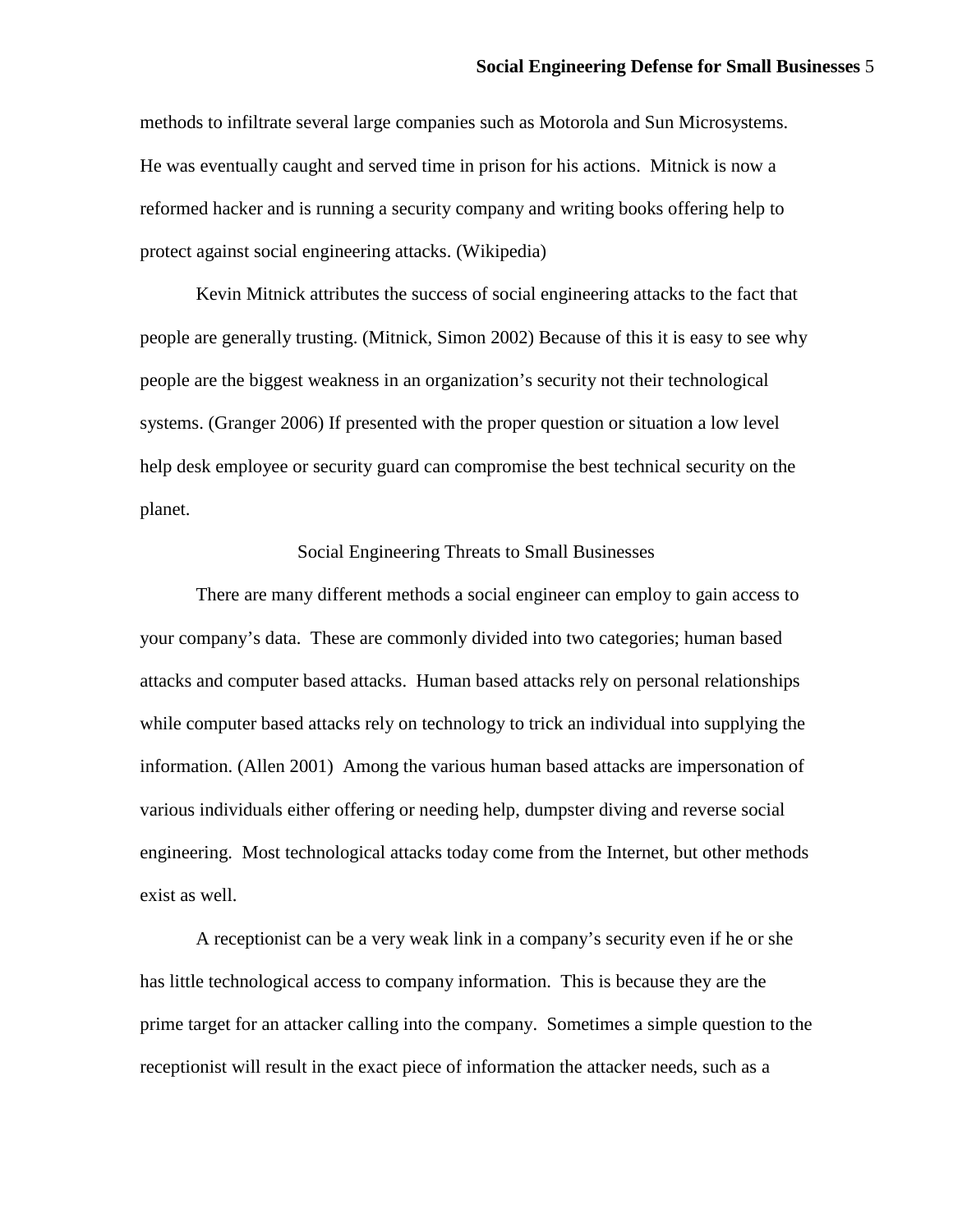username and password. This is especially effective if the attacker pretends to be someone in a technical support capacity. (Allen 2001) Receptionist and switch board operators in the past were subject to phone phreaking attacks that involved the caller asking to be transferred to a certain extension thus giving them access to make long distance calls on the company's account. This vulnerability has been patched in most phone systems, but it is still a good example of how easy it is to manipulate users into compromising the company.

Another version of this attack can be much more complex and dangerous. In this form of attack the caller will ask the receptionist for what is seemingly harmless information. The information might include the names of managers, phone numbers or email addresses. This attack might require several phone calls with each phone call building upon the information gained in the previous phone calls. After gathering enough information the social engineer will be able to initiate his attack.

Dumpster diving is a threat for every company and may be more of a threat to small companies than large ones. The logic here is that large companies have policies and procedures in place for paper and equipment disposal. Many small companies do not have this and use standard trash service. The difference between what is considered sensitive information by the average employee and a social engineer can be huge. Things that seem harmless like company phone books, organizational charts, calendars and company letterhead can be used by social engineers to build their database of information. (Granger 2001) Once they have enough information they can employ an impersonation attack on the company or one of their business partners. Electronic media is another good source of information for social engineers. Many businesses simply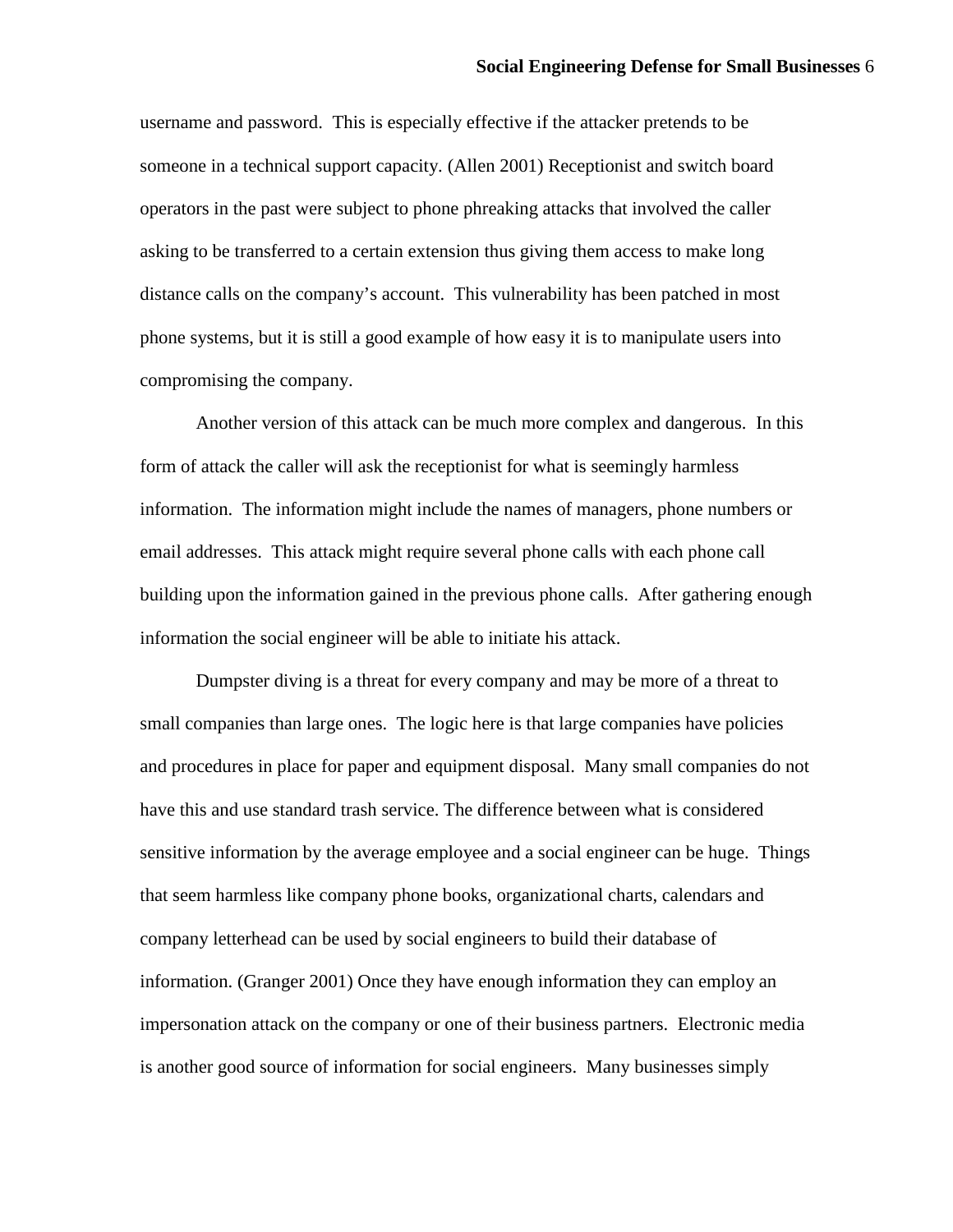throw away old floppy disks and CD-ROMs. These can contain tons of information that would be of great value to an attacker. Improper disposal of old computers is another good source of information that many companies often overlook when thinking of data security.

Reverse social engineering is when the attacker causes a problem on the target's network or computer and then makes themselves available to fix the problem. When the problem is solved the attacker is viewed as the hero and has gained the trust of the target. This can be a much harder attack to pull off because it requires access to the network ahead of time. (Gragg 2002)

One form of computer-based attack can be perpetrated by giving away free software. This could be in the form of a floppy disk, CD-ROM or a flash drive that is sent to the company via postal mail. The media will claim to be a free tool or utility when in reality it contains a Trojan or some of other kind of malicious program. One recent example of this, with a slight twist, was when a security firm placed USB flash drives at random locations outside of a target facility. The drives contained a Trojan that would allow the security company to see which drives had been used. Out of 20 drives placed by the security firm 15 were used and plugged into company computers. (Stasiukonis 2006) These drives did not claim to be free software or anything else, but human curiosity still got them plugged into a computer behind the company firewall.

The primary threat that small businesses will face today is from the Internet. While there is a technical side to Internet based social engineering attacks they mostly rely on human nature. Some of the first attacks focused on email and would often have an attachment that was supposed to be a picture of Anna Kournikova or some other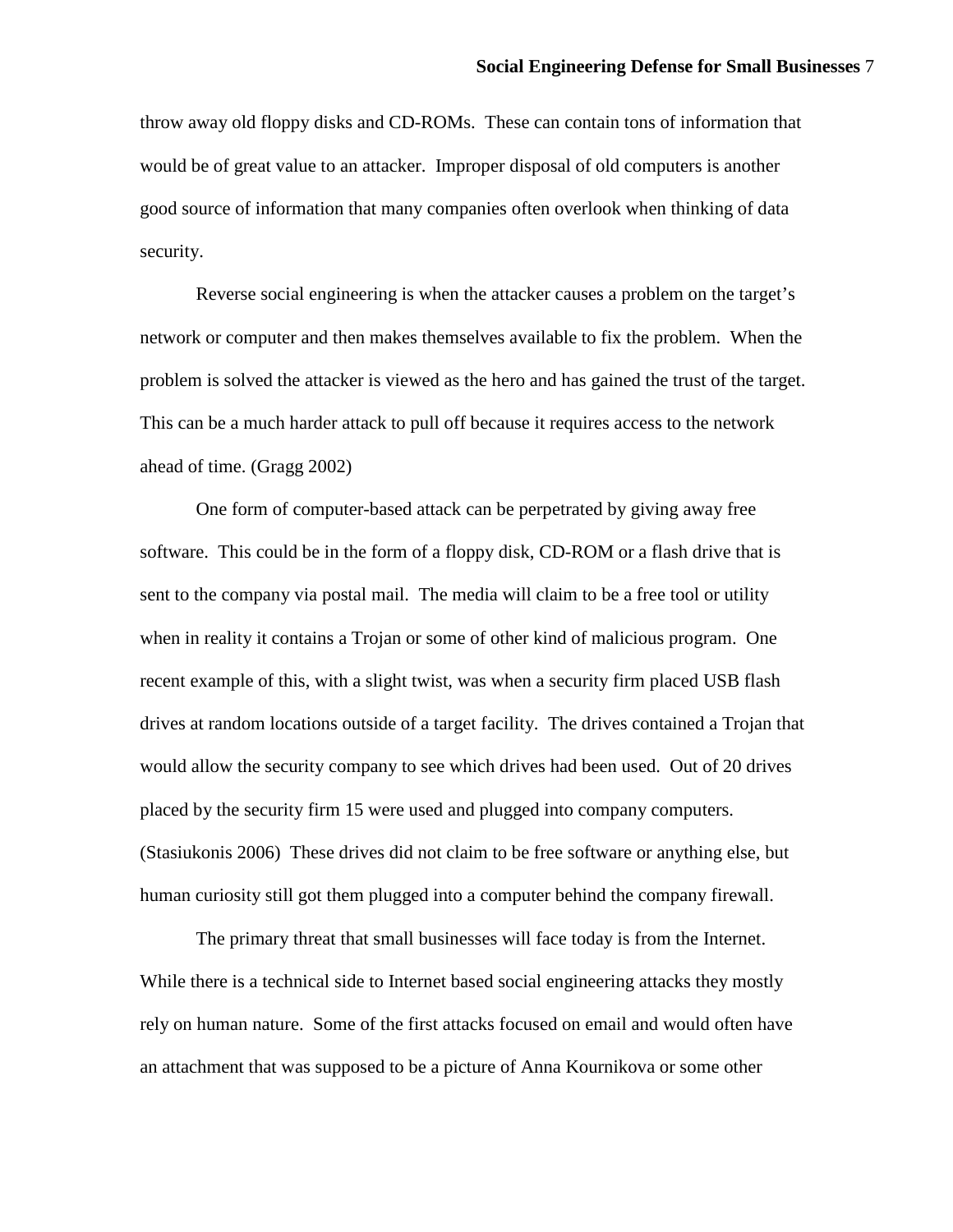celebrity. The attachment was actually a viral worm that once opened would spread itself to other users via the address book. (Allen, 2001) The previously mentioned Nigeria 4-1- 9 scam has moved from postal mail and faxes to email. Since it is much easier and cheaper to send email this has become a very lucrative scam for the Nigerian perpetrators. (McLaughlin)

Pop-up windows are a popular attack vector for getting malicious software on computers. Some pop-ups target technical vulnerabilities, but many rely on social engineering techniques. Malicious pop-ups often come from sites that shouldn't be accessed at work, but sometimes they come from legitimate sites as well. They often claim to offer free anti-Spyware programs or other such services that sound good and helpful. Many times these are actually Trojan programs that will install back doors or other malicious software on your PC.

As a general rule humans are attracted to anything that is free. This is especially true on the Internet. There are many sites that offer free prizes if you fill out a form… Bundling malicious applications in with free software downloads is another possible attack avenue for social engineers. They will bundle their software in with a free video player or toolbar that you want or need. Along with the video player or toolbar you may also end up with Spyware or Ad-ware that you would otherwise never have installed. The RealPlayer media player was a good example of this. While the additional programs downloaded with it may or may not have been malicious they were certainly unwanted by most users.

Arguably the most effective online social engineering attack is known as Phishing. Phishing is the process of sending fraudulent emails directing the recipient to a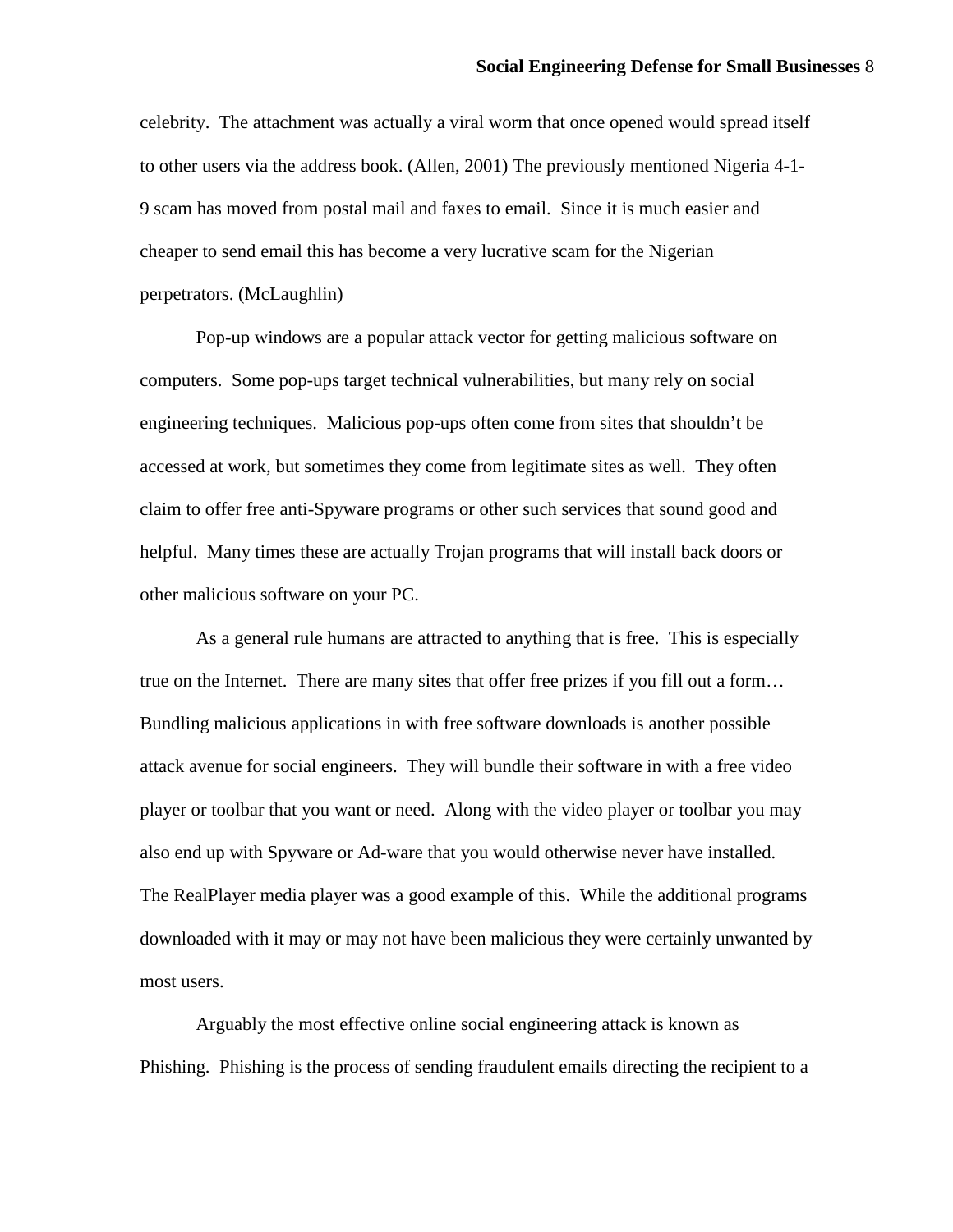fake web site. Then they are asked to enter personal information. Some of these scams are very well done and effective, while others are very poorly done. Many Phishing emails focus on prominent online companies such as PayPal and Amazon.com. Other versions focus on banking institutions such as Bank of America or the Citi Group. Newer generations of Phishing emails are narrow in focus attacking specific small banks, for example.

#### Defense Strategies for Small Businesses

Small businesses are subject to the same threats as other businesses when it comes to social engineering attacks. One advantage small businesses have over large corporations however, is their size. While this is usually a weakness from a technology standpoint it can be viewed as a strength when dealing with social engineering attacks. In a large corporation with hundreds or thousands of employees there is little chance that you will know everyone in the company (Dolan 2004). Sometimes you may not even know all the people in your department if is it geographically separated. This is a big weakness in defending against social engineering attacks. In most small businesses it is not uncommon for an employee to know or at least know of all other employees.

The first step in securing any business from a social engineering attack is to develop a good security policy. Policies remove from employees the responsibility to make judgment calls about releasing information. If policies prevent giving out certain information, the employee can deny the hacker without fear of being unhelpful to a legitimate employee. (Granger 2002) Policies also need to be reviewed and revised from time to time. (Arthurs 2001) This can be tough in the small business environment where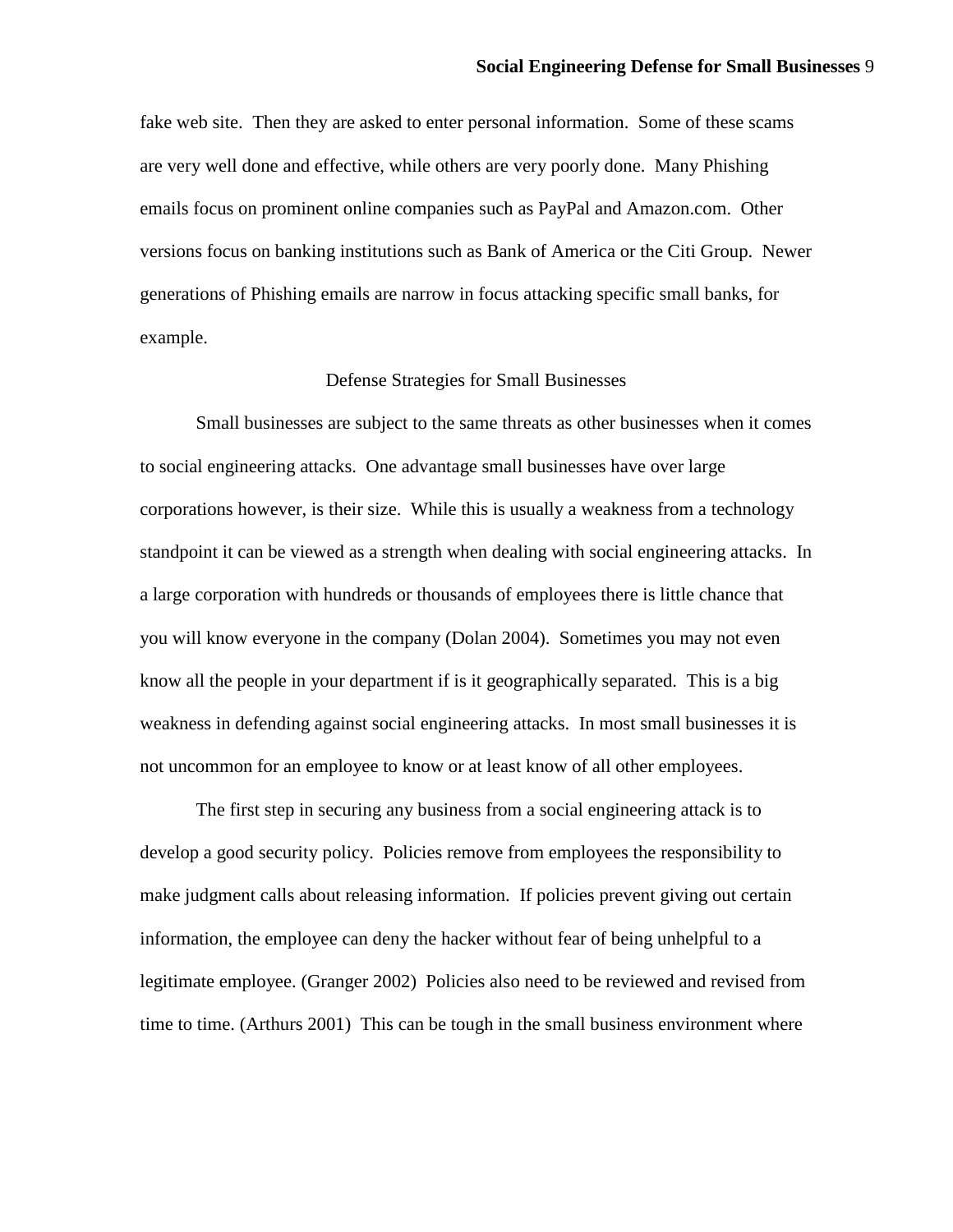most people wear many different hats, but a small amount of time creating and revising policies would seem insignificant in the event of a data compromise.

The best information security policy in the world is useless if it is not enforced. This means that management has to accept and support the policy. It also means that employees have to be trained about what the policy covers. If employees are never informed about the rules they cannot be held responsible for breaking them. (Dolan 2004)

Some of the items covered in the security policy are physical security, trash disposal, Internet usage rules and what kind of information can be given over the phone or through email. One very important item to include is a password policy. Employees need to be trained that their password is valuable and should not be given out to anyone.

Physical security seems like an easy topic, but sometimes the easiest things get overlooked and exploited. Some things that need to be in the policy have to do with locking computer rooms, locking the building itself and escorting non-employees at all times. Escorting all non-employees when they are in the office is important because it would not be all that hard for someone to impersonate a phone company repairman and gain access to your wiring closet or server room. If this impersonator is monitored while in the server room there is a much smaller chance of that they will cause damage. Someone walking around unescorted in your facility could also pick up lots of information simply by looking at papers on various desks.

The U.S. Government has a very detailed information classification system. While most small businesses do not need anything quite that elaborate there is still a lot of information that does not need to be released to the public or to a social engineer. Knowing what to shred and not to shred is important. In this part of the policy you would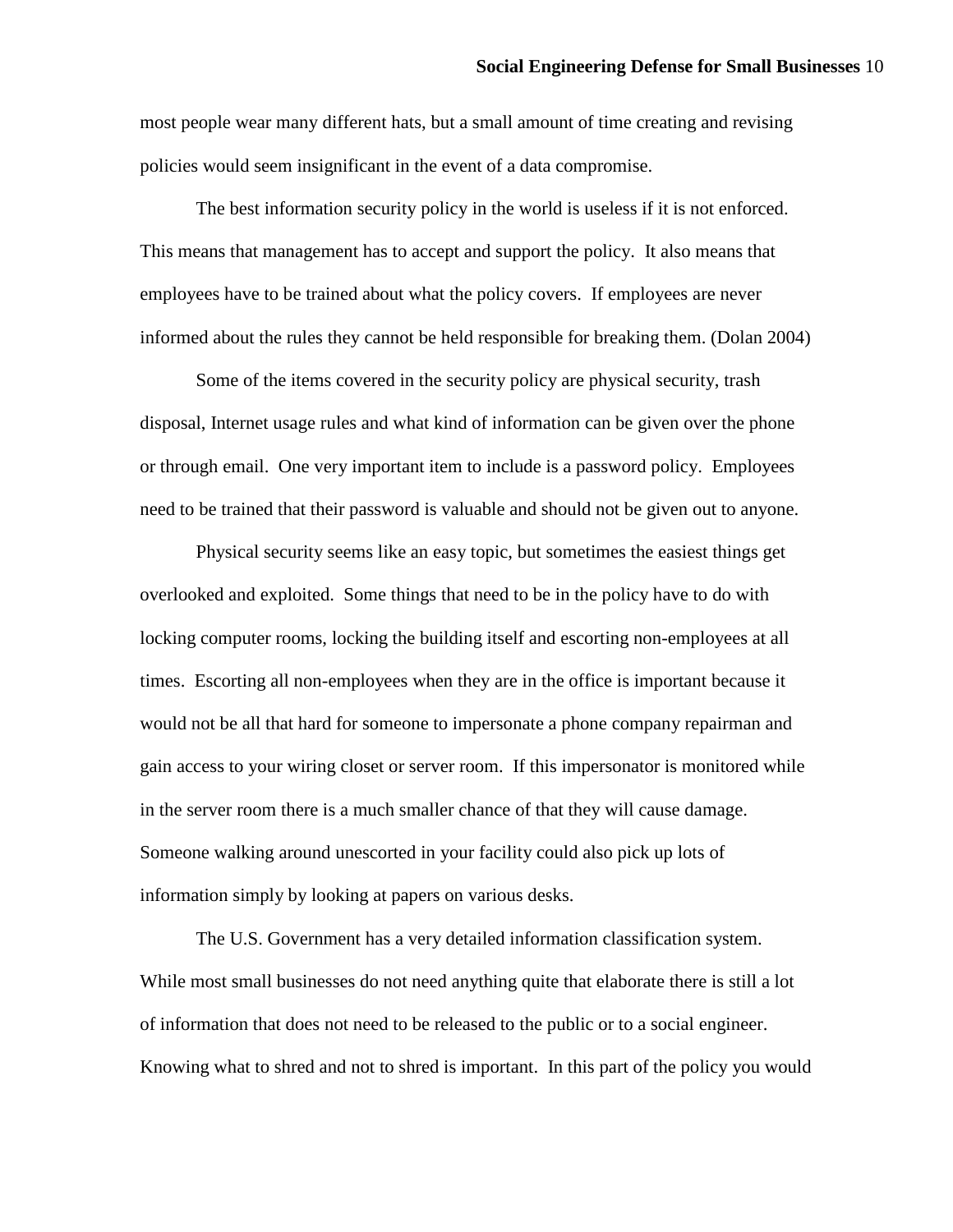decide on what information to put on your web site or to give out over the phone. As we have seen, an enterprising individual with knowledge of your company's reporting structure, some titles and a couple names can do a lot of damage.

Nearly all businesses have some kind of computer system these days. Computers have a very short lifespan and this means they will be replaced fairly often. Proper disposal of older hardware is critical since these devices can be a treasure trove of information about the company. When computers stop functioning or are replaced for performance reasons, steps need to be taken to make sure the hard drives are not useable by a malicious third party. Some people claim the only way to truly erase a hard drive is to physically destroy it. Others claim that just erasing the data is enough while others say using drive wipe utilities is the best method. This decision is ultimately up to the company, but the decision needs to be made and at a minimum the drives needs to be formatted before they are thrown away. Computer media is another big item to worry about here. Whether the media is printouts, floppy disks or CDs the same amount of thought needs to be put into the disposal of these items as was put into the hard drive disposal. Paper should be shredded and electronic media destroyed before it is put in the trash can or recycled. If all paper is not shredded, placing the dumpsters in a locked storage area is advisable to prevent dumpster diving. Remember that just because there is no financial or project data on paper that is thrown away the paper might still be useful to someone.

Threats from the Internet are probably going to be the main source of attack for most small businesses. The Internet is such a major tool now that it would be hard for most companies to operate without access to it. A good anti-virus program will detect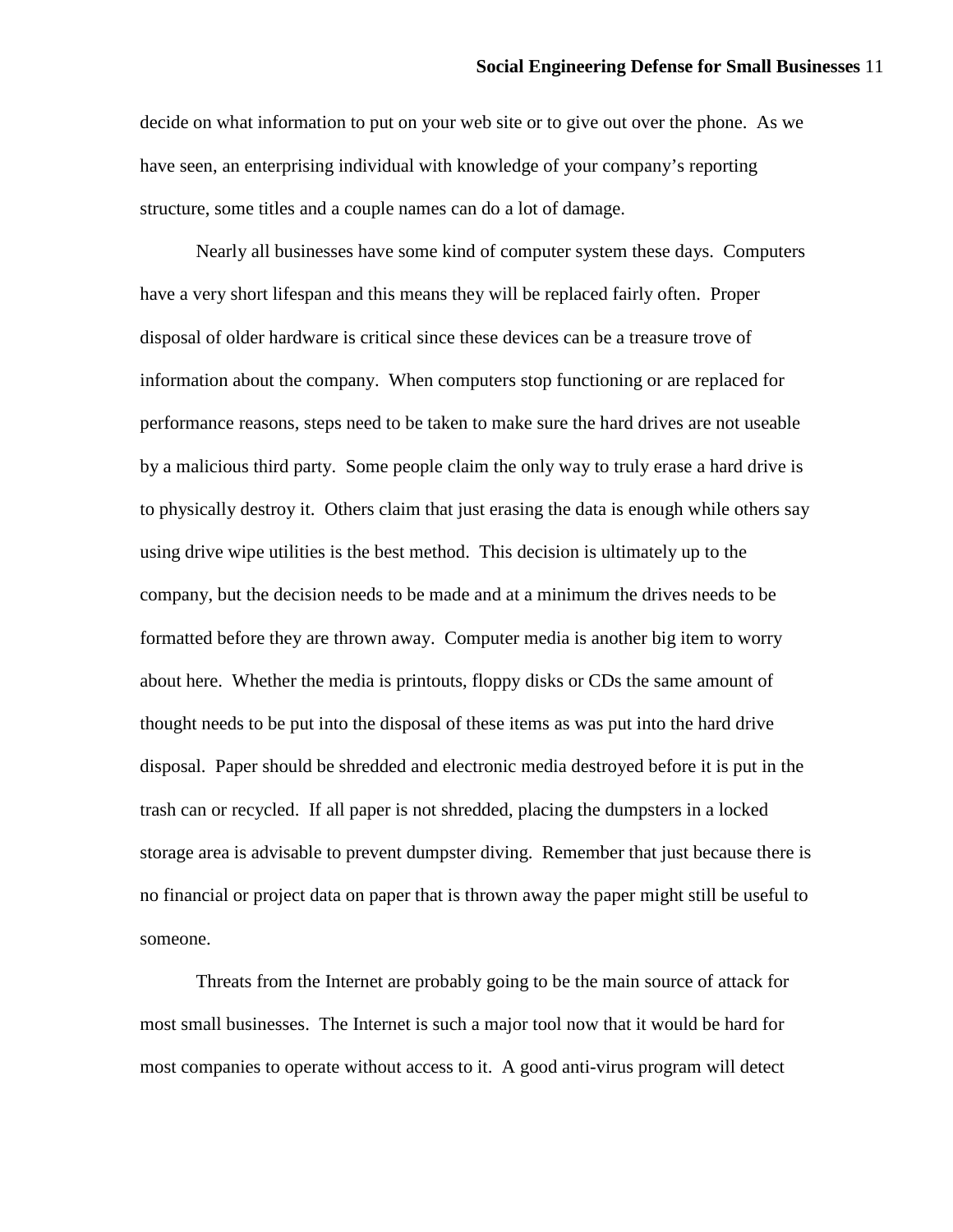some Trojans, but no program will ever get them all. A recent posting on Microsoft's Anti-malware Engineering Team blog talking about a virus that was spreading through social engineering stated "Threats like this reinforce the idea that malware that exploits user weakness can be as dangerous as those threats which exploit software vulnerabilities and reinforces the value of up-to-date antivirus products as well as general user vigilance". (Lemos 2006) As mentioned in the Microsoft blog post user vigilance or awareness combined with training is the only defense against social engineering attacks. Users need to be trained to pay attention to pop-up windows and not just click yes to everything that comes along. Some of the newer pop-up scams are very good and hard to identify as malicious. Many claim to be and look like Windows errors in an attempt to get the user to click yes or OK on them. Training users to not forward chain emails is another good idea. Many of these email messages are infected with Trojans or other kinds of viruses that could be used to set up back door access to the network.

Phishing is probably the attack that small business users will encounter most often. Individuals were the first targets of Phishing attacks, but businesses are now becoming a target. (Benkoil 2005) Businesses typically have more money and with many of them using online banking now they are a prime target. Some of the newer Phishing scams are so well done it is even hard for experienced IT personnel to detect them at first glance. There is no way an average user will detect one. To combat this it is a good idea to train employees that no one will ever ask for financial information via email. Not opening the email and going to the fraudulent site is the only sure way to avoid compromise. Another good idea is to pay attention to the scam and the address it was sent to. For example I recently received a very well done Phishing email supposedly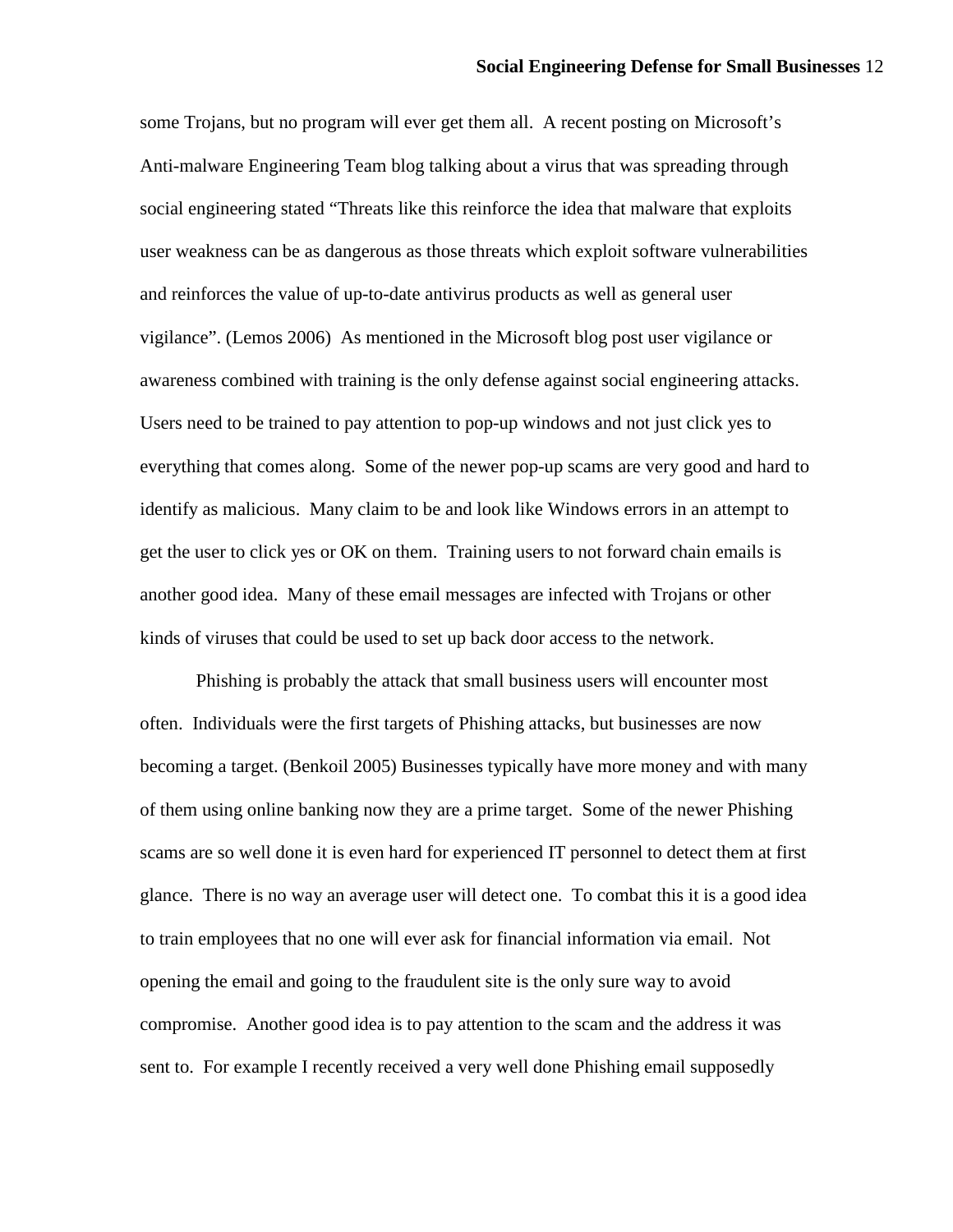from PayPal. It was a receipt for a purchase I had supposedly made and said that if I didn't make the purchase my account had most likely been compromised. They then offered a link for me to log in to and verify my account info. I may have had to dig a little deeper to crack this scam, but I thought about my PayPal account and realized that the email address the scam was sent to was not the email I had registered with PayPal. So a little thinking stopped that scam cold.

## Conclusion

Creating and maintaining a sound network infrastructure is only half the battle when it comes to computer security. A good social engineer can gain access to your network without ever using a hacking tool simply by exploiting users that have legitimate access. Developing policies and training employees will greatly minimize the threat of social engineering. However, as noted by Kevin Mitnick in his book the *Art of Deception:* "As developers invent continually better security technologies, making it increasingly difficult to exploit technical vulnerabilities, attackers will turn more and more to exploiting the human element." (Mitnick, Simon 2002) This means that only through continuous training and vigilance can you ever hope to secure your network from the motivated social engineer.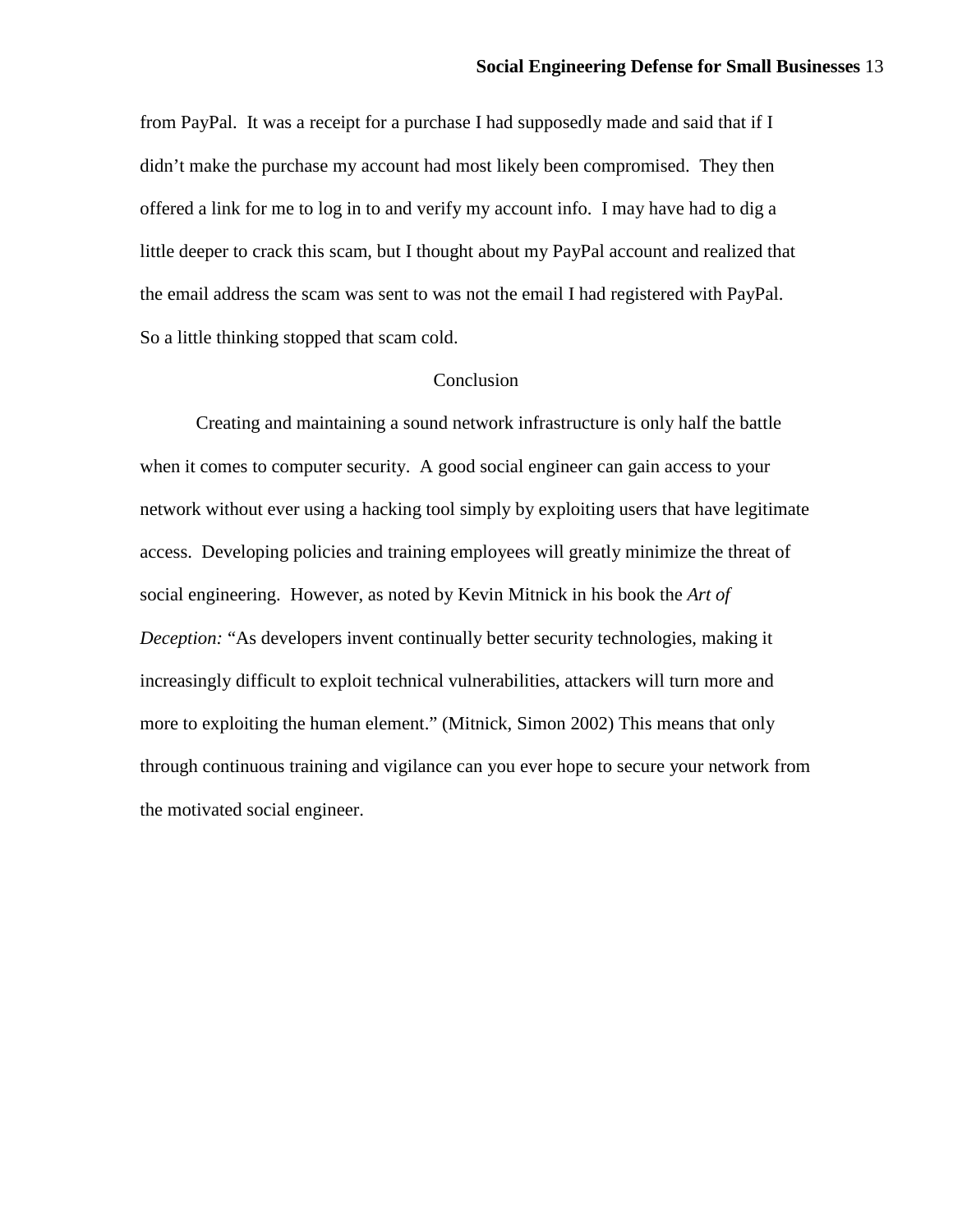\*Arthurs, Wendy (2001) *A Proactive Defence to Social Engineering* Retrieved July 1, 2006 from [http://www.sans.org/reading\\_r](http://www.sans.org/)oom/whitepapers/engineering/

\*Dubin, Lawrence (2002) T*he Enemy Within: A System Administrator's Look at Network security* Retrieved July 1, 2006 from [http://www.sans.or](http://www.sans.org/)g/reading\_room/whitepapers/engineering/

\*Granger, Sarah (2001) *Social Engineering Fundamentals, Part I: Hackers Tactics* Retrieved July 10, 2006 from <http://www.securityfocus.com/print/infocus/1527>

\*Granger, Sarah (2002) *Social Engineering Fundamentals, Part II: Combat Strategies* Retrieved July 10, 2006 from <http://www.securityfocus.com/print/infocus/1533>

\*Granger, Sarah (2006) *Social Engineering Reloaded* Retrieved July 10, 2006 from [http://www.security](http://www.securityfocus.com/print/infocus/1860)focus.com/print/infocus/1860

\*Allen, Malcolm (2001) *The Use of 'Social Engineering' as a means of Violating Computer Systems* Retrieved July 1, 2006 from [http://www.sans.or](http://www.sans.org/)g/reading\_room/whitepapers/engineering/

\*Gragg, David (2002) *A multi-Level Defense Against Social Engineering* Retrieved from [http://www.sans.or](http://www.sans.org/)g/reading\_room/whitepapers/engineering/

\*Dolan, Aaron (2004) *Social Engineering* Retrieved July 1, 2006 from [http://www.sans.or](http://www.sans.org/)g/reading\_room/whitepapers/engineering/

Mitnick, Kevin D. and Simon, William L. (2002) *The Art of Deception*

McLaughlin, Abraham (2005) *Nigeria cracks down on email scams*, The Christian Science Monitor December 15, 2005 Retrieved July 10, 2006 from [http://www.csmoni](http://www.csmonitor.com/2005/1215/p07s02-woaf.html)tor.com/2005/1215/p07s02-woaf.html

Benkoil, Dorian (2005) *Phishing for business* Retrieved July 14, 2006 from [http://reviews.cnet.](http://reviews.cnet.com/4531-10921_7-6353531.html)com/4531-10921\_7-6353531.html

Lemos, Robert (2006) *Social engineering trumps flaws?* Retrieved July 10, 2006 from [http://www.security](http://www.securityfocus.com/print/brief/178)focus.com/print/brief/178

Stasiukonis, Steve (2006) *Social Engineering, the USB Way* Retrieved July 14, 2006 from [http://www.darkreading.](http://www.darkreading.com/document.asp?doc_id=95556&WT.svl=column1_1)com/document.asp?doc\_id=95556&WT.svl=column1\_1

Anonymous (n.d.) *Social Engineering (security)* Retreived July 10, 2006 from [http://en.wikipedia.](http://en.wikipedia.org/wiki/Social_Engineering)org/wiki/Social\_Engineering

Anonymous (n.d.) *Kevin Mitnick* Retreived July 10, 2006 from [http://en.wikipedia.](http://en.wikipedia.org/wiki/Kevin_Mitnick)org/wiki/Kevin\_Mitnick